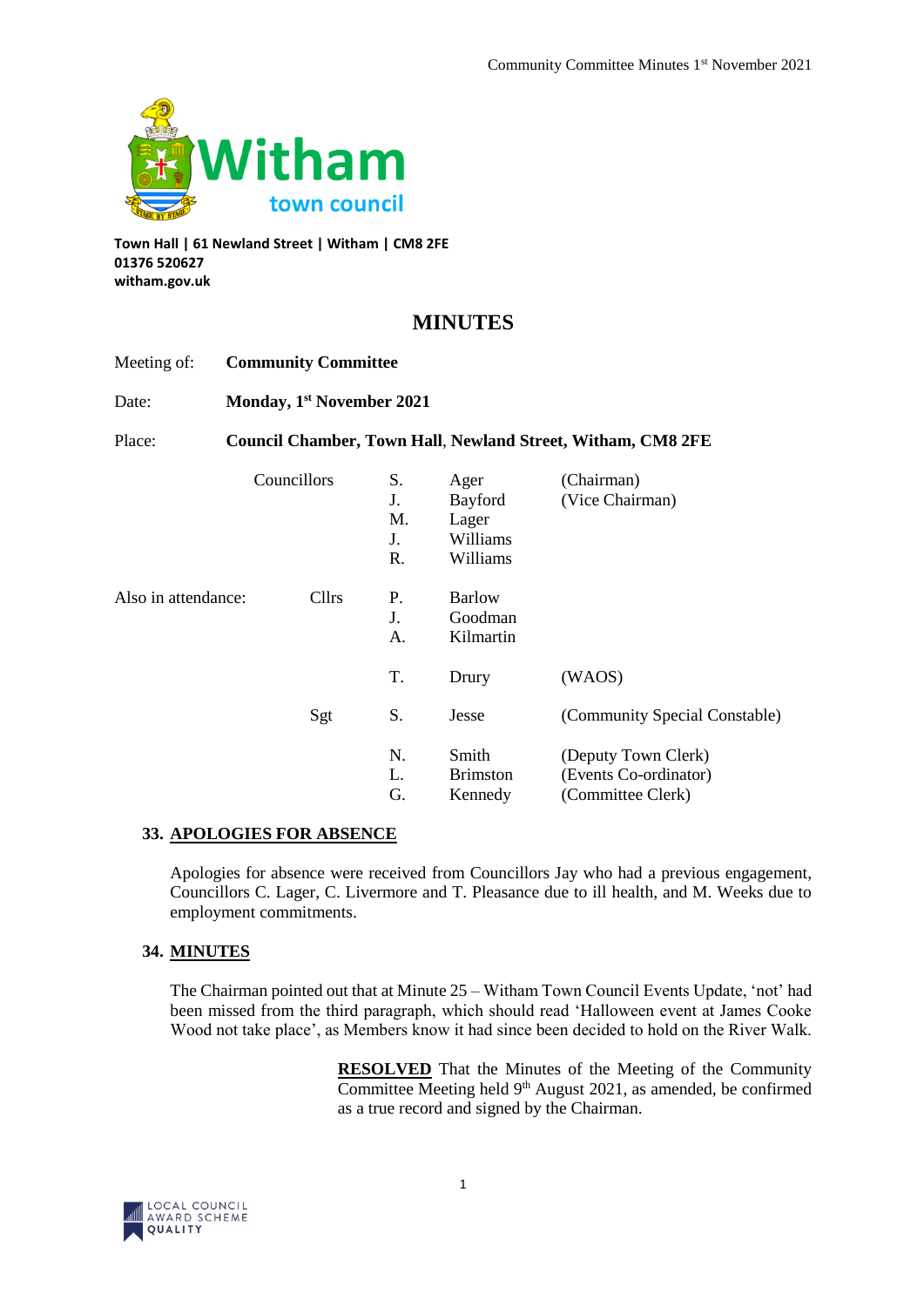# **35. INTERESTS**

Councillors S Ager, P Barlow, J Bayford, J Goodman, M. Lager and J. Williams all declared non-pecuniary interest in Minute 42 – Grant Aid Request – Royal British Legion, as Royal British Legion Members.

# **36. QUESTIONS AND STATEMENTS FROM THE PUBLIC**

There were no members of the press or public present.

# **37. GUEST SPEAKER**

The Chairman welcomed Mr Trevor Drury from the Witham Amateur Operatic Society to the Meeting.

Mr Drury thanked the Community Committee for the opportunity to attend the Meeting. He explained that he had been a member of WAOS for 21 years and appointed Chairman earlier this year. He explained that the Society was set up in 1921 by residents wishing to perform musical works and with the first performance in 1922 would be celebrating its centenary next year. Originally the society's members were only adult with children recruited for specific roles but in 1995 when Oliver was performed it was decided to expand and a sub-society called WOW (Witham Operatic Workshop) was formed for children. He said that WAOS produced two shows a year and WOW one with over 4,000 attending in total. They have a close liaison with the Public Hall giving support at front of house and in the bar. Mr Drury added that young people have progressed through WOW into West End shows and become professional actors, often returning to share their experiences.

It was proposed to create a show linked to Witham and following research and discussions with local historians it was decided to produce a show based on James Cooke, a fatherless 16 year old hung for arson although the attacks continued after his execution. He said that a professional facilitator had been used at weekend workshops to set out the foundation, plot, outline and words. Songs had been written and music created. The shows would take place from  $24<sup>th</sup>$  to  $29<sup>th</sup>$  October 2022 with an in-house director.

Mr Drury asked for support from the Community Committee as he acknowledged the difficulty and challenges to get audiences for shows. Members noted the high cost of show production. He hoped that WAOS could work in partnership with the Town Council.

The Chairman thanked Mr Drury for his presentation and looked forward to seeing the show.

# **38. ESSEX POLICE, PSCO & SPECIAL CONSTABLE UPDATES**

The Chairman welcomed Community Special Sergeant Simon Jesse to the Meeting.

Sgt Jesse explained that Essex Police had recently focussed on enforcement of speed limits. Sgt Jesse said that this was the time of year when anti-social behaviour activity increased and confiscations of non-compliant electric scooters had been carried out. Members thanked Sgt Jesse for his work on Saturday at the Halloween event.

Members raised concerns over a recent planning application proposal concerning Collingwood Road and potential to introduce no parking and install cycle paths by narrowing the road. Sgt Jesse said that the width of Collingwood Road invites speeding and there was concern when people leave the Public Hall. Sgt Jesse informed the committee he would seek a view from Essex Police.

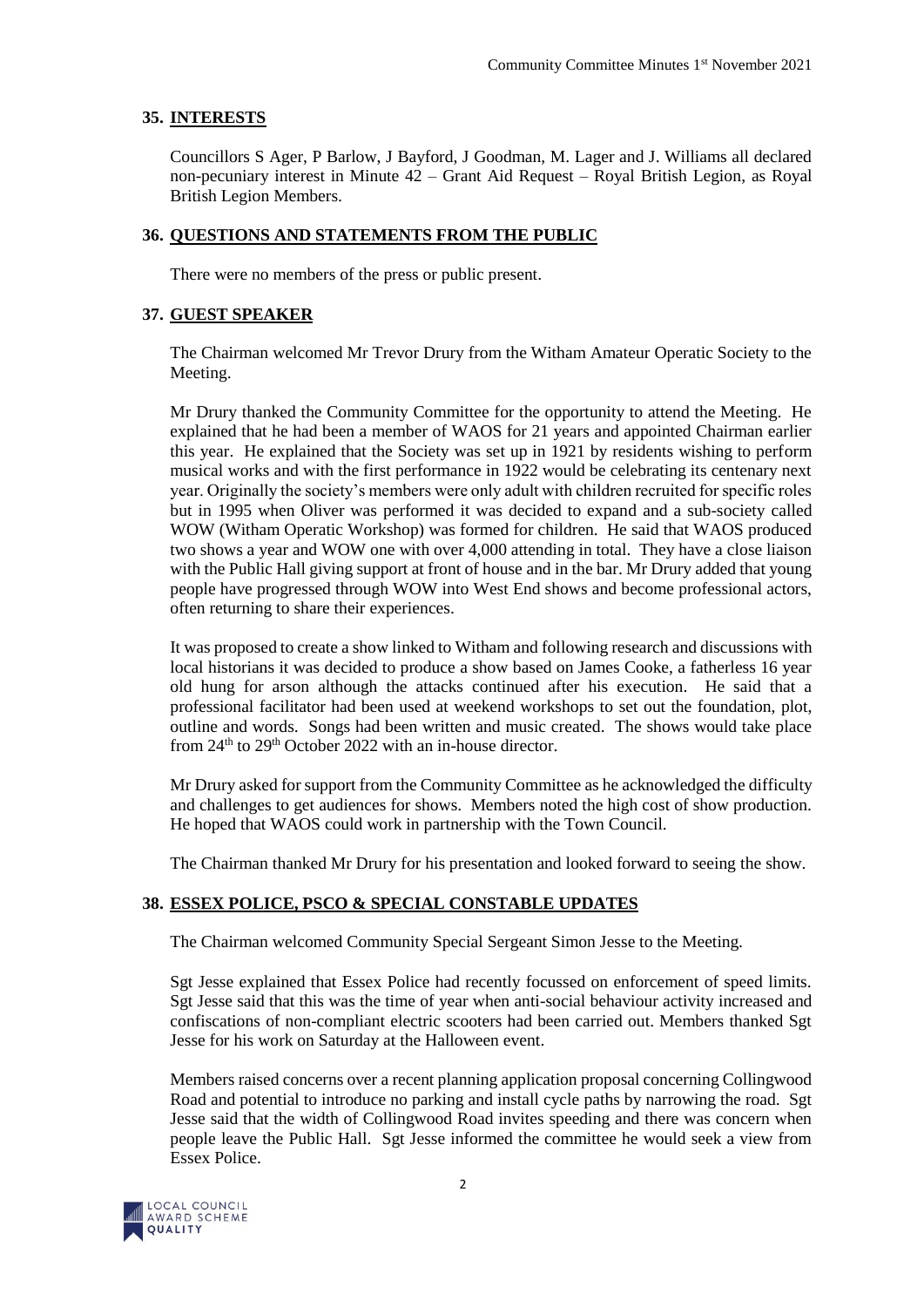### **RESOLVED** That the report be received and noted.

### **39. CLERK'S REPORT**

The Clerk's report was received.

**RESOLVED** That the Clerk's report be received and noted.

### **40. COMMUNITY INCOME, EXPENDITURE AND BUDGET REPORT**

The committee income  $\&$  expenditure report for the period up to 30<sup>th</sup> September 2021 was received.

Comment was made that over 88% of the Community Safety/CCTV budget had already been used. The Deputy Town Clerk said that there had been a number of camera failures and vandalism, which accounted for this amount.

It was also noted that the Witham Dog Show was over-budget and that a virement should be made from the Community Day which could not be held. The Deputy Town Clerk said that virements would be made at the end of the Financial Year when a true figure was available.

> **RESOLVED** That the income and expenditure report for the period up to 30<sup>th</sup> September 2021 be received and information noted.

# **41. ALLOTMENTS**

(a) Cut Throat Lane Allotments Update

An update on the Cut Throat Lane Allotments was received.

Members were informed that final letters would shortly be sent to those allotment holders who were not cultivating their plots. Members noted a highly positive working relationship with the Cut Throat Lane Allotment Association who had been complimentary in the Town Council's initial handling of allotment administration since completing the repatriation of the site to local control.

**RESOLVED** That the update be received and noted.

(b) Allotment Policy

The Allotment Policy was received.

**RESOLVED** That the Allotment Policy be received and adopted.

#### (c) Allotment Appeal Panel

Members received a report, proposing establishment of an Allotment Appeal Panel.

**RESOLVED** That the report be received and a decision deferred whilst the role of the Allotment Association in plot vacation was clarified by officers

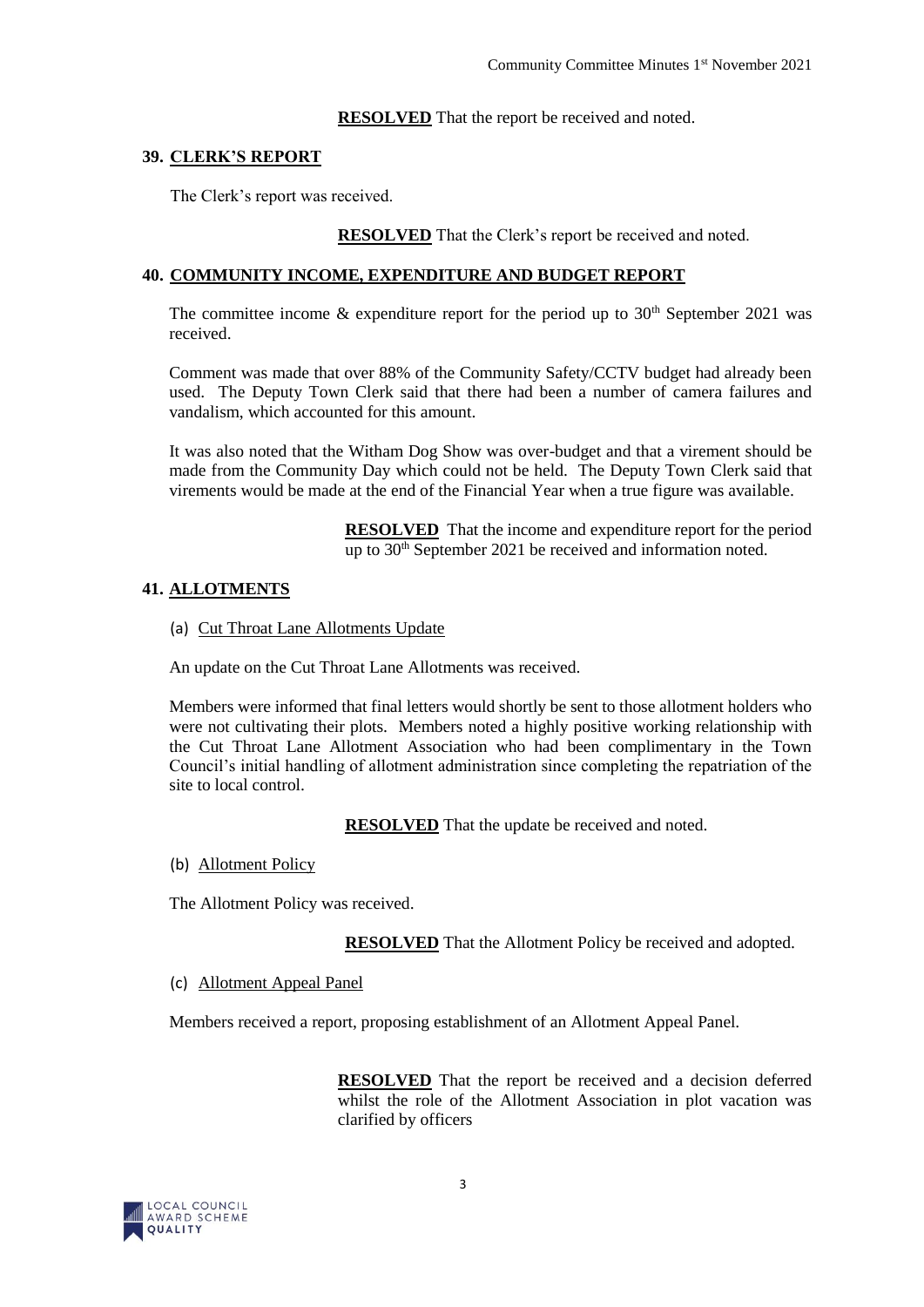### **42. GRANT AID REQUEST – ROYAL BRITISH LEGION**

Councillors S Ager, P Barlow, J Bayford, J Goodman, M. Lager and J. Williams had all declared non-pecuniary interests.

A grant aid request from the Royal British Legion for £1,350 towards audio improvements at their hall was received.

> **RESOLVED** That a grant of £1,350 be made to the Royal British Legion towards improvements to their audio system.

#### **43. QUEEN'S JUBILEE BEACON LIGHTING**

A report was received on the proposed Queen's Jubilee Celebration.

The Events Officer explained that there would be an opportunity for employing local acts for entertainment.

Councillor Goodman had been involved with the last Beacon Lighting event to mark the centenary of the end of WWI and detailed the organisation of the event. It was suggested the Parish Church should be involved and the importance that any dignities were invited to attend in good time was stressed.

Members agreed that it would be a better idea to form an advisory committee to consider ideas.

**RESOLVED** That a new advisory committee, the Queen's Jubilee Working Group, consisting of Councillors J Bayford, J Goodman, C Livermore, S Rajeev, J. Williams and R Williams be established and incorporated into the Council's Scheme of Delegation.

**RESOLVED** That the report be received and noted.

#### **44. WITHAM SPOOKTACULAR TRAIL – 30TH OCTOBER 2021**

The Chairman congratulated staff and Members who participated on the success of the first ever official Town Council Halloween event; the Spooktacular Trail.

The Events Officer explained that over 300 children had participated in this free event, which saw Members of the Council in full costume interacting with participants, handing out sweets and prizes to children. Members congratulated the high level of public participation and high calibre of entries into the fancy dress competition, which was hosted on social media for the first time.

**RESOLVED** That the report be received.

# **45. SOCIAL ISOLATION WORKING GROUP**

#### (a) Minutes

The Minutes of the Meeting of the Social Isolation Working Group held  $10<sup>th</sup>$  September 2021 were received.

**RESOLVED** That the Minutes be received and noted.

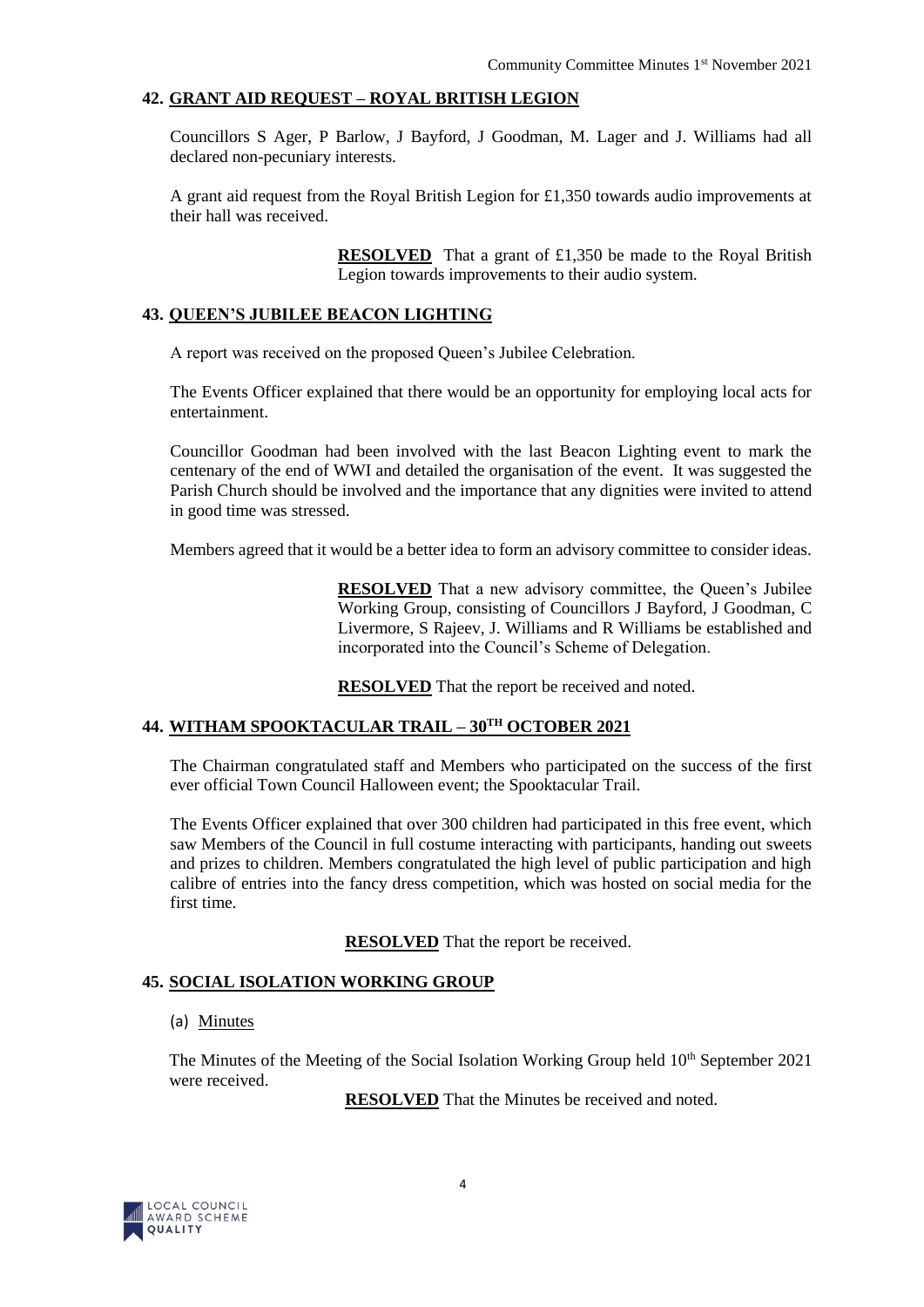(b) Closure of the Working Group

A recommendation was received to dissolve the Social Isolation Working Group.

The Chairman said that the Group was initially set up to encourage Members to take a more active part but as there had been little contact or ideas taken forward, she proposed that the Group be disbanded. Members were reminded that the Silver Cinema would be starting again this month and all Members were encouraged to assist including by attending Town Council pop-up stalls and outreach events.

> **RESOLVED** That the Social Isolation Working Group be dissolved and ideas and proposals dealt with by the Community Committee.

# **46. YOUTH WORKING GROUP**

(a) Minutes

The Minutes of the Meeting of the Youth Working Group held  $7<sup>th</sup>$  October 2021 was received.

**RESOLVED** That the Minutes be received and noted.

(b) Closure of the Working Group

A recommendation was received to dissolve the Youth Working Group.

Members agreed the value in closing the Group at this time.

**RESOLVED** That the Youth Working Group be dissolved.

# **47. COUNCIL EVENTS REVIEW GROUP**

Members were asked to consider the dissolution of the Council Events Review Group.

**RESOLVED** That the Council Events Review Group be dissolved.

# **48. COMMUNITY SAFETY POLICY**

Members were asked to consider adoption of the Community Safety Policy.

Attention was drawn to the four-point action plan to promote community safety. It was suggested that the collection of data should be considered possible through surveys to ascertain how safe the public felt. It was also suggested that additional devices to contact to CCTV cameras should be obtained for the community specials.

**RESOLVED** That the Community Safety Policy be adopted.

# **49. COMMUNITY AWARDS POLICY**

Members were asked to consider terminating the Community Awards policy.

It was agreed that the policy should be terminated.

**RESOLVED** That the Community Awards policy be terminated.

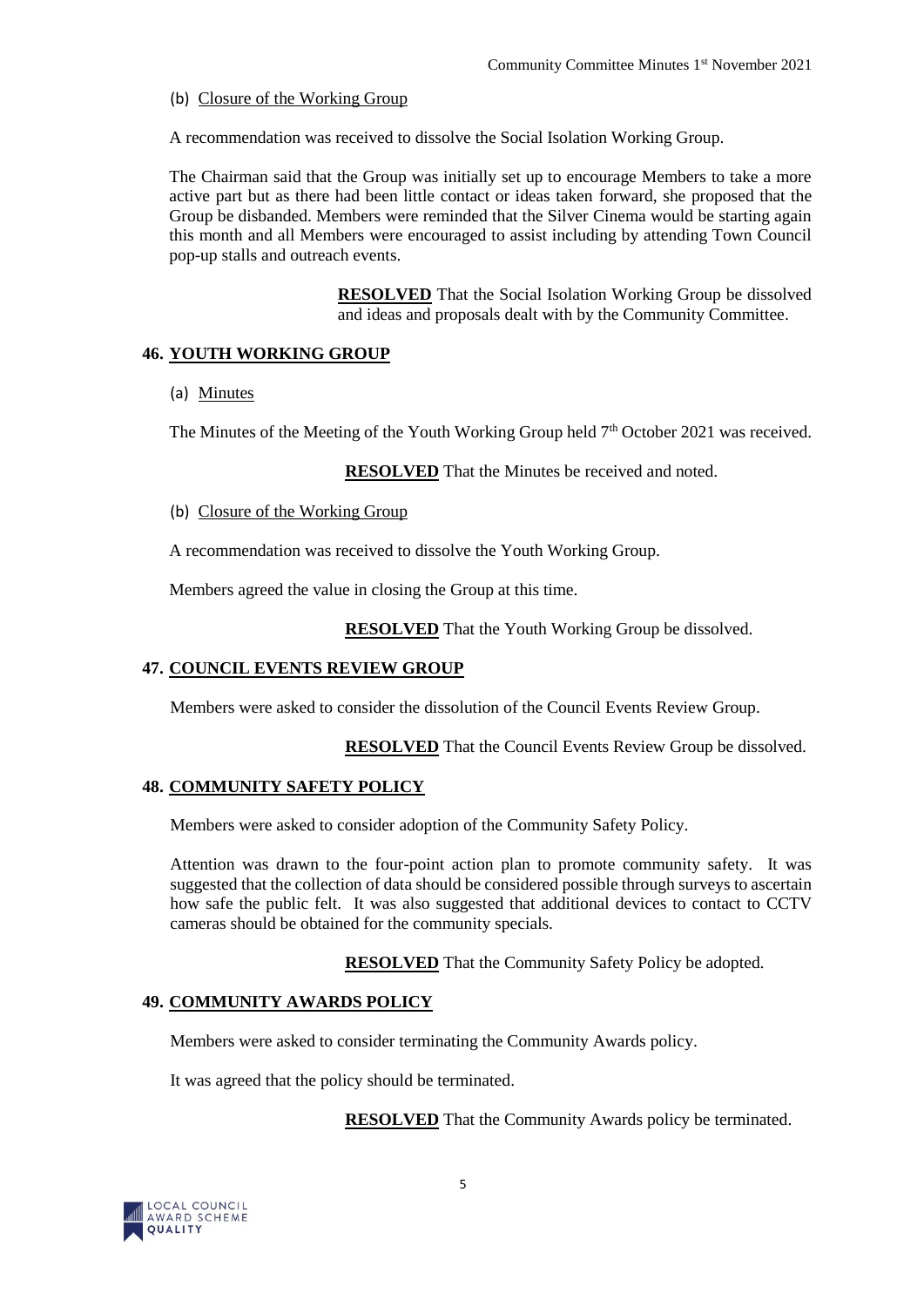## **50. DRAFT BUDGET AND CORPORATE STRATEGY**

Members were asked to consider a draft Budget and Corporate Strategy for the Community Committee 2022/2023.

Members discussed plans for the Community Committee, which included the possibility of introducing new Christmas lights on the River Walk. The Deputy Town Clerk advised Members that information from other Councils suggested that upwards of £100,000 would be needed to create a high quality event. Members were also informed of the higher risk nature of this type of event and that no outline business case had yet been approved by the committee or Council. Additional feasibility study would need to be undertaken to ensure that no disruption to the sensitive ecological profile of the River Walk would take place. Members considered that LED lighting of individual trees should be investigated.

> **RESOLVED** That a proposed budget of £5,000 for an initial trial of lighting trees on a section of the River Walk with LED lights be referred for inclusion into the forward Corporate Strategy.

In view of the time it was agreed to suspend Standing Order 3x to allow business to be completed.

> **RESOLVED** That Standing Order 3x be suspended so that business could continue.

Members then considered setting up a Community Speed Group. Members considered that funding of £2,300 to purchase speed gun, signage and hi-vis jackets would be needed.

Members stated an outreach programme for people moving into the town and a possible electric scooter hire scheme.

> **RESOLVED** That the Corporate Strategy process take forwards these recommendations.

### **51. EXCLUSION OF THE PRESS AND PUBLIC**

**RESOLVED** That under the Public Bodies (Admissions to Meetings) Act 1960, the press and public be excluded from the Meeting for the consideration of the remaining items of business on the grounds they involve the likely disclosure of exempt information falling within Schedule 12A (S3) of the Local Government Act 1972.

# **52. SOCIAL MEDIA**

The social media statistics were received.

**RESOLVED** That the statistics be received and noted.

#### **53. INFORMATION CENTRE**

A report was received from the Information Centre Manager.

**RESOLVED** That the report be received and noted.